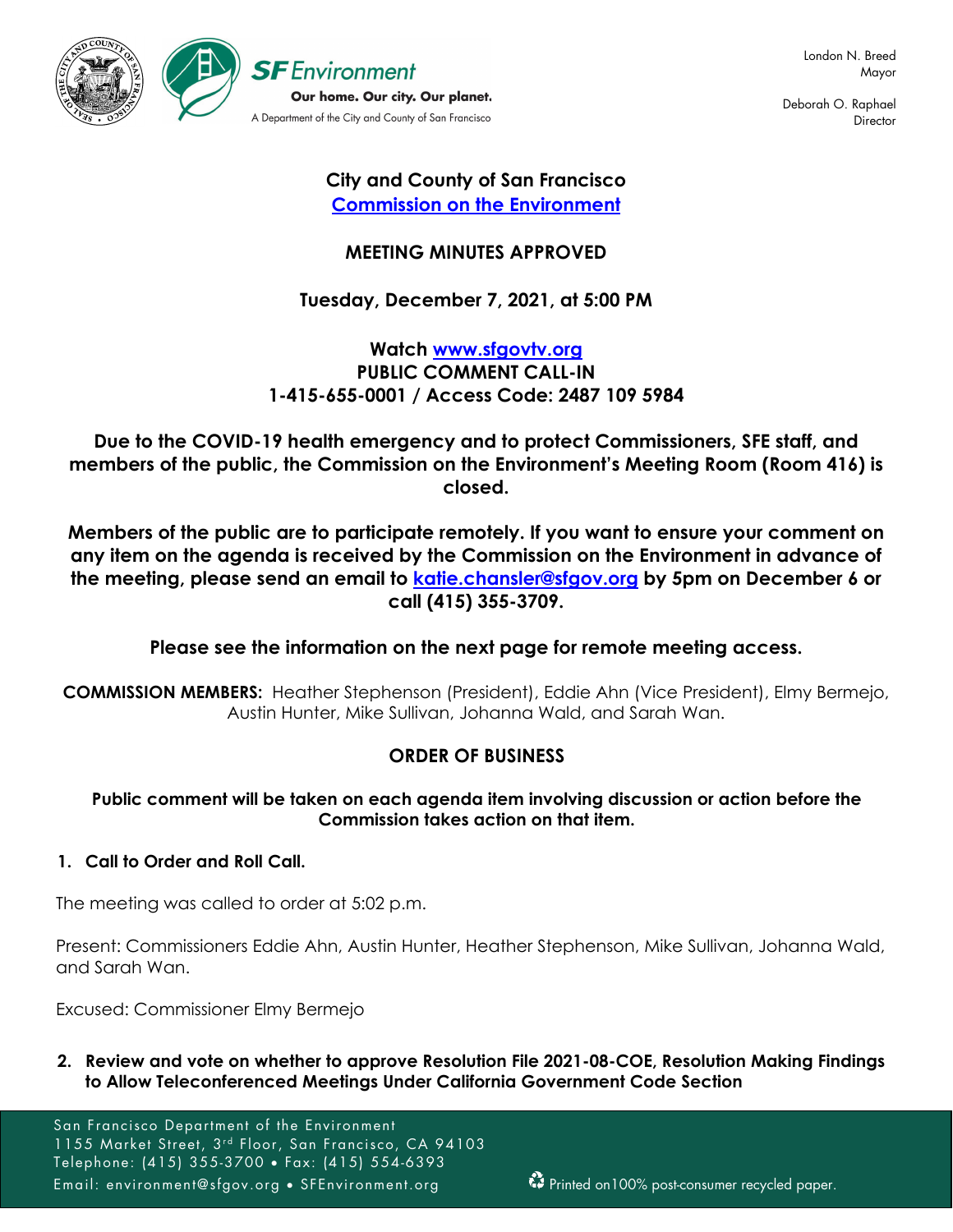## **54953(e). Speaker: Katie Chansler, Commission Affairs Officer (Explanatory Document: Resolution File 2021-08-COE) (Discussion and Action)**

Commissioner Hunter asked about remote teleconferencing continuing post-pandemic in support of an inclusive meeting process.

Upon a motion by Commissioner Sullivan and a second by Commissioner Ahn, the resolution was approved without objection. (Ayes: Commissioners Hunter, Stephenson, Wald, and Wan; Noes: None; Absent: Bermejo).

There was no public comment.

# **3. President's Welcome (Discussion)**

President Stephenson read the land acknowledgement and welcomed everyone to the meeting.

There was no public comment.

**4. Approval of Minutes of the September 28, 2021, Commission on the Environment Meeting.**  (Explanatory Documents: September 28, 2021, Draft Meeting Minutes) (Discussion and Possible Action)

Upon a motion by Commissioner Ahn and a second by Commissioner Sullivan, the resolution was approved without objection. (Ayes: Commissioners Hunter, Stephenson, Wald, and Wan; Noes: None; Absent: Bermejo).

**5. General Public Comment:** Members of the public may address the Commission on matters that are within the Commission's jurisdiction and are not on today's agenda**.**

Public Comment: David Pilpel asked for increased visibility of the department and the commission going into 2022.

#### PRESENTATIONS

**6. Presentation of the Commission on the Environment – Environmental Service Award to Julia Strzesieski.** (Discussion)

Commissioner Wald presented Julia Strzesieski with the Environmental Service Award.

Debbie Raphael, Jen Jackson, Kevin Kumataka, and Rick Karp congratulated Julia on the award.

Julia thanked the Commission and spoke about her experience.

Public comment: David Pilpel recognized Cole Hardware and Julia for their achievements.

## **7. Update on San Francisco Public Power Initiatives. Sponsor: Deborah Raphael, Director; Speaker: Barbara Hale, San Francisco Public Utilities Commission. (Discussion)**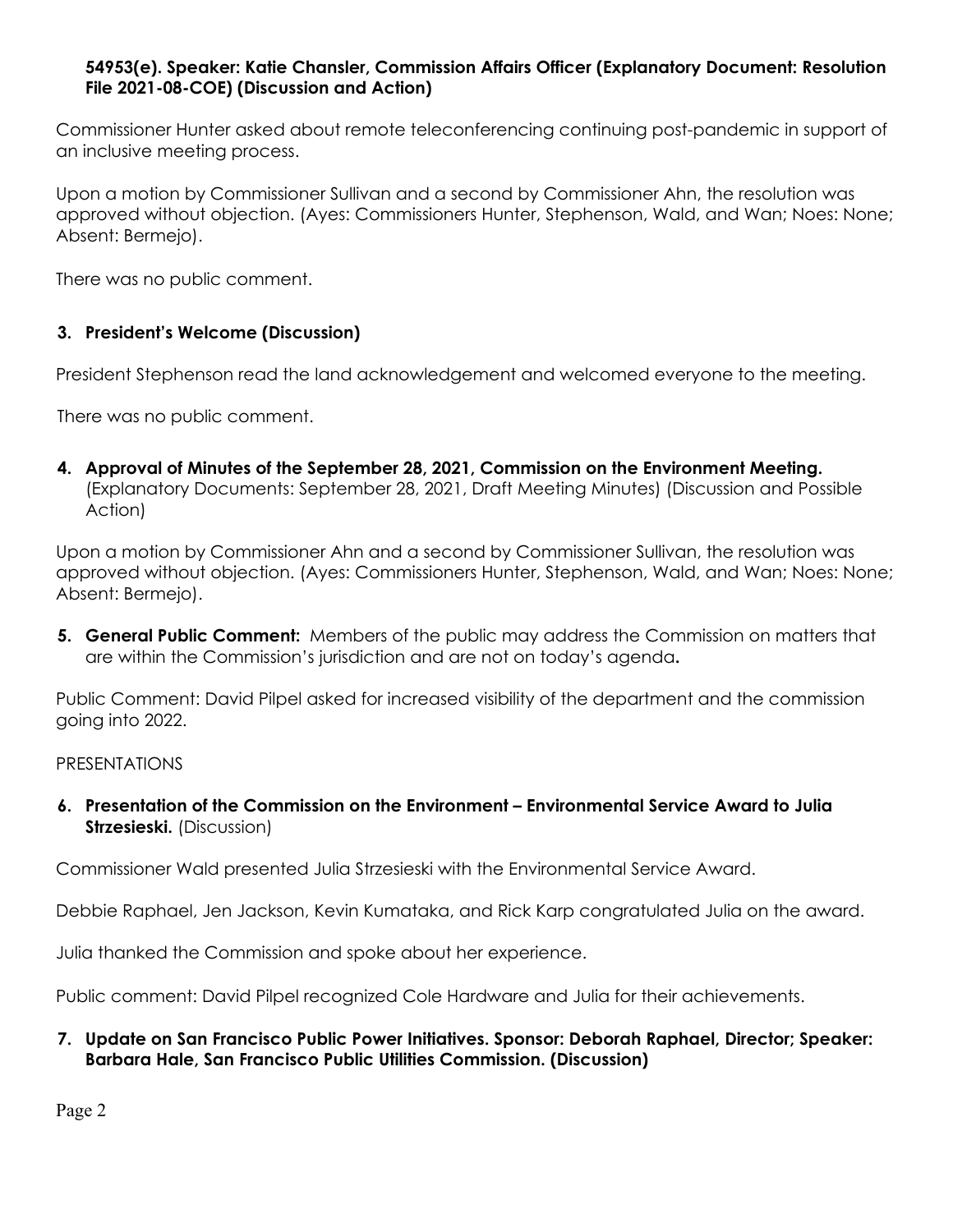Debbie introduced the item.

Barbara presented an updated on the expansion of SFPUC's Public Power initiatives.

President Stephenson inquired on purchase process and rationale behind projects.

Barbara shared what purchase will include.

Commissioner Hunter asked about expansion of staffing needs and how to support the SFPUC.

Barbara informed of operational readiness and will keep in communication with the Commission to solicit support.

Commissioner Wald asked about public education campaign and how the Department can support further outreach.

Barbara shared SFPUC and SF Environment communications teams working on public education and outreach includes virtual Public Power events, social media, and District newsletters.

Vice President Ahn asked about equity and net energy metering practices that are affordable and accessible.

Barbara is in communication with environmental justice advocates to solicit feedback on how to improve the program.

Debbie followed up on equity and difference in ownership of utility rights.

Barbara responded on the cost breakdown of maintaining and owning San Francisco's public power.

## **8. Update on the Climate Action Plan. Sponsor: Deborah Raphael, Director. Speaker: Cyndy Comerford, Climate Program Manager. (Discussion)**

Debbie introduced the item.

Cindy presented on the launch of the Climate Action Plan for Wednesday, December 8, 2021.

Rich introduced City partners who collaborated on the Plan.

Tim Doherty presented on the transportation sector of the Climate Action Plan strategies and actions.

Lisa Fisher presented on the housing sector of the Climate Action Plan strategies and actions.

President Stephenson asked about timeline and funding pathways for implementation and who would be responsible to determine which revenue streams would be pursued.

Debbie acknowledged process is underway to develop a report of opportunities for generating revenue to support the Climate Action Plans' strategies and actions.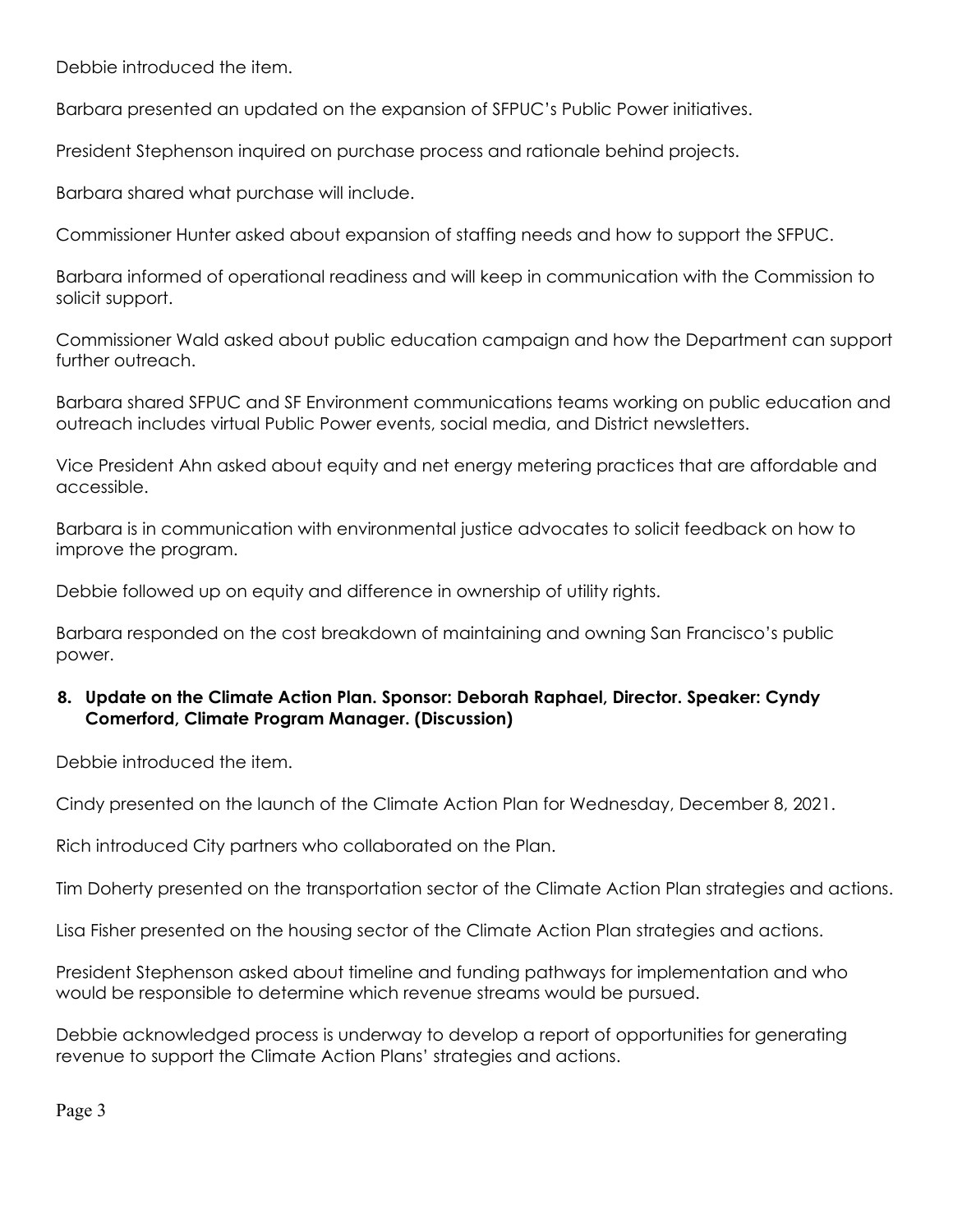Cindy added SF Environment has precedence to collect data annually from multiple departments annually. A great example is the Greenhouse Gas Inventory.

Commissioner Sullivan asked about the transportation sector and public EV charging infrastructure.

Tim spoke in support of returning to the Commission to expand on the EV Charging roadmap.

Public Comment: Eric Brooks spoke in support of local job creation, free public transit and land ownership.

**9. Director's Report.** Speaker: Deborah Raphael, Director (Explanatory Document: Director's Report) (Discussion)

Debbie Raphael gave department updates and recognized two commissioners for their latest achievements.

There was no public comment.

**10. Committee Reports.** (Discussion)

Commissioner Sullivan gave a report on the Policy Committee.

Commissioner Wan gave a report on the Operations Committee.

There was no public comment.

# **11. Announcements.** (Discussion)

President Stephenson gave an update on the Commission Affairs Secretary's last day running the meeting.

Commissioner Wald congratulated Katie on her work and future.

Debbie thanked Katie for her work on the Commission as she leaves the department.

Katie announced correct time of the Climate Action Plan Launch event.

There was no public comment.

**12. New Business/Future Agenda Items.** Speaker: Charles Sheehan, Chief Policy and Public Affairs Officer (Discussion)

Charles reviewed the upcoming meeting dates and potential future agenda items.

There was no public comment.

**13. Public comment on all matters pertaining to the subsequent closed session on Public Employee Performance Plan and Appraisal Report.**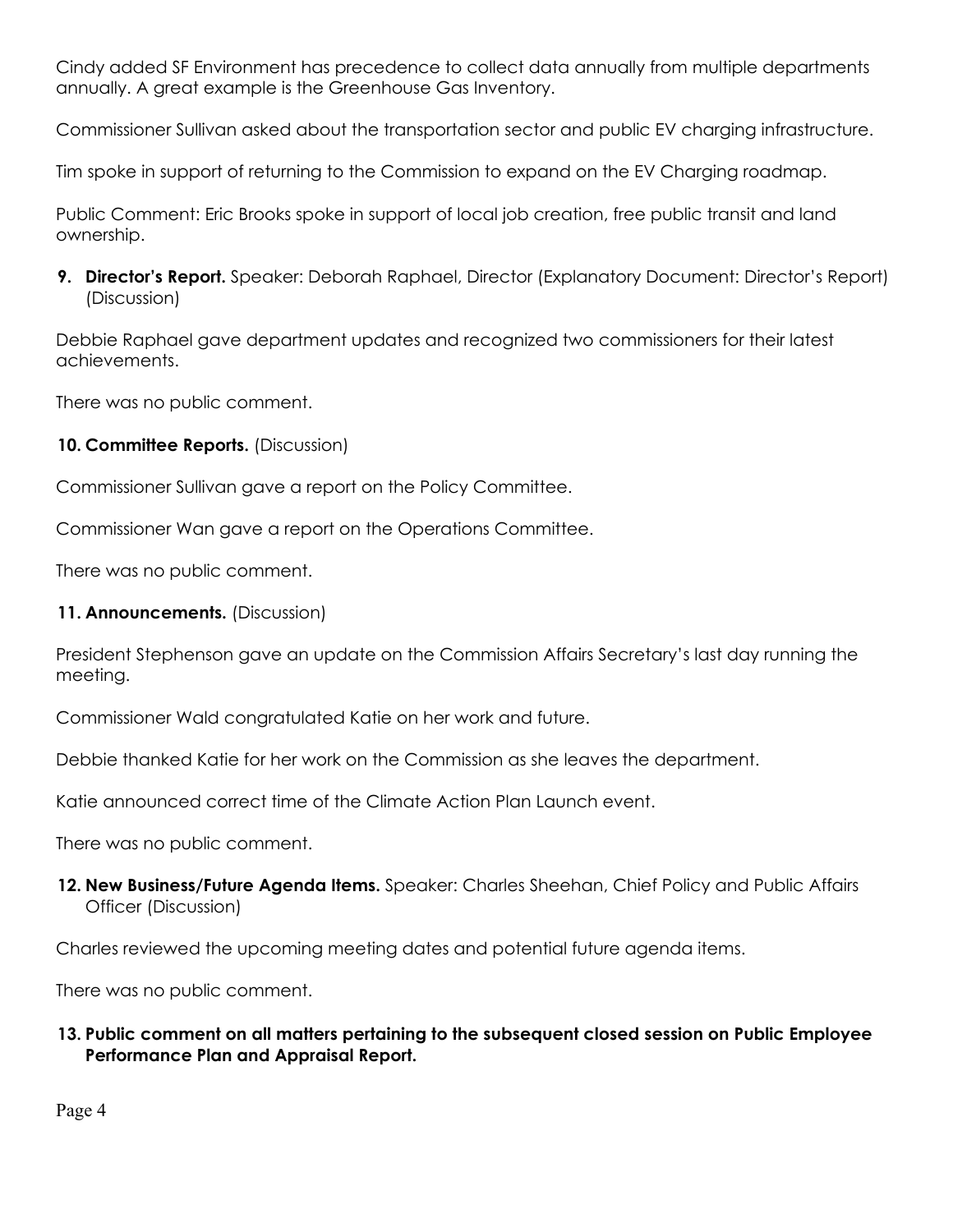There was no public comment.

### **14. Vote on whether to hold closed session to evaluate the performance of the Executive Director, Deborah Raphael.** (Cal. Govt. Code § 54957; SF Admin. Code § 67.10(b).) (Action)

Upon a motion by Commissioner Wald and a second by Commissioner Wan, the closed session was approved without objection. (Ayes: Commissioners Hunter, Stephenson, Wald, and Wan; Noes: None; Absent: Bermejo).

**15. CLOSED SESSION – PUBLIC EMPLOYEE PERFORMANCE PLAN AND APPRAISAL REPORT** (Those present for the entire closed session include President Stephenson, Vice President Ahn, Commissioners Hunter, Sullivan, Wald, and Wan. Those present for a portion of the closed session include Director Debbie Raphael and Commission Affairs Officer, Katie Chansler.)

Session closed at 7:21 p.m.

#### **Closed session to evaluate the performance of the Executive Director, Deborah**

**Raphael.** (Explanatory Document: Performance Plan and Appraisal Report) (Cal. Govt. Code § 54957; SF Admin. Code § 67.10(b).) (Discussion and Possible Action)

#### **OPEN SESSION**

Session opened at 8:28 p.m.

#### **Reconvene in open session**:

**Vote to elect whether to disclose any or all discussions held in closed session.** (SF Admin. Code § 67.12(a).) (Action)

Upon a motion by Commissioner Sullivan and a second by Commissioner Wald, to not disclose any or all discussions held in closed session and approved without objection. (Ayes: Commissioners Hunter, Stephenson, Wald, and Wan; Noes: None; Absent: Bermejo).

Public comment: David Pilpel will return for the next item.

### **16. Vote on whether to make a recommendation to the Department of Human Resources to increase the compensation of the Executive Director, Deborah Raphael.** (Discussion and Action)

Upon a motion by Commissioner Ahn and a second by Commissioner Hunter, to make a recommendation to increase compensation of the Executive Director and approved without objection. (Ayes: Commissioners Hunter, Stephenson, Wald, and Wan; Noes: None; Absent: Bermejo).

Public Comment: David Pilpel shared changes in Brown Act on public disclosure of compensation and benefits. Asked for City Attorney to confirm legal authority.

President Stephenson acknowledged absence of City Attorney and asked for a future follow-up.

#### **17. Adjournment.**

The meeting was adjourned at 8:38 p.m.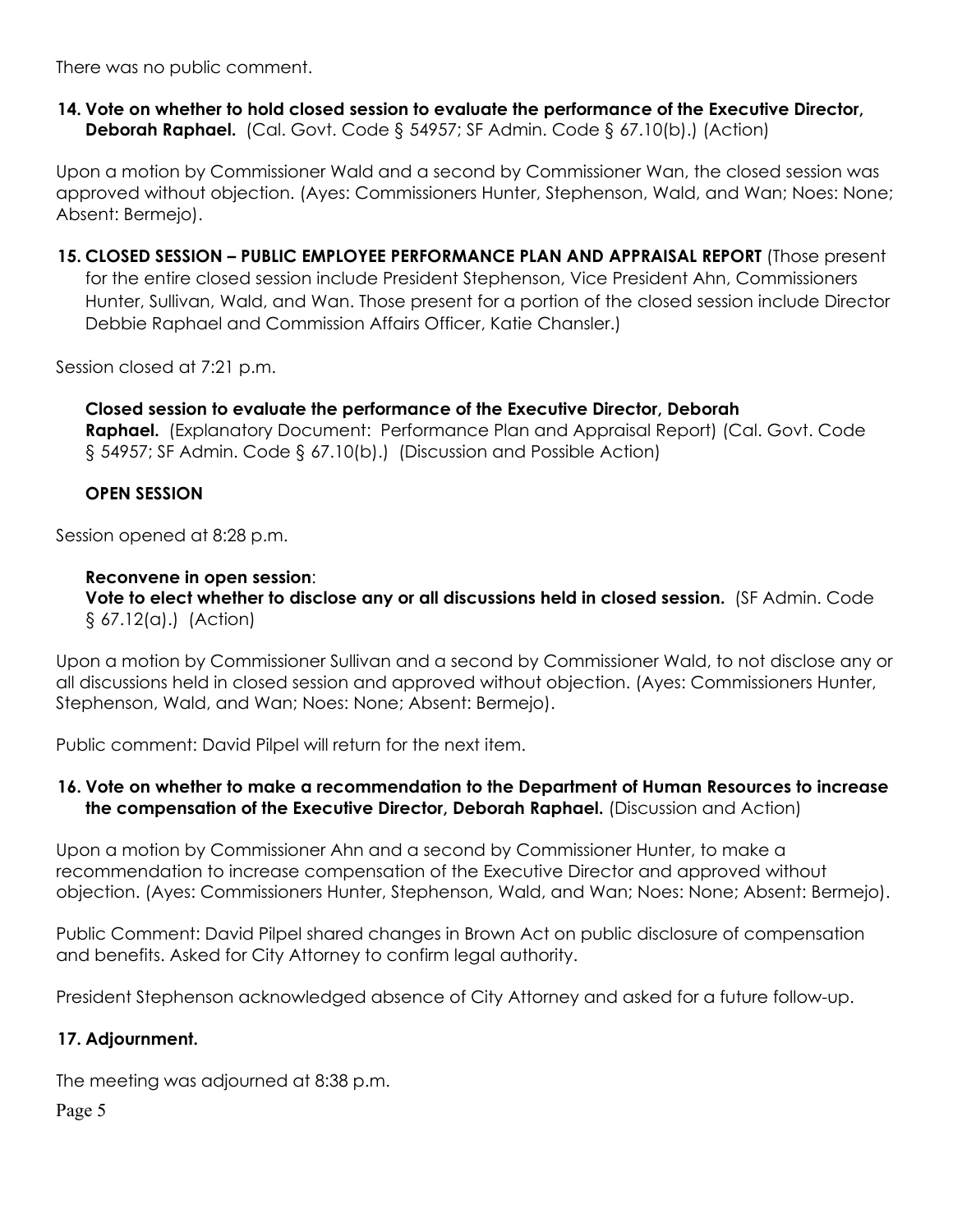**The next meeting of the Commission on the Environment is scheduled for February 7, 2022, at 5:00 p.m. In compliance with the San Francisco Health Officer's Order No. C19-07 directing all individuals to "shelter in place," and in compliance with the Mayor's emergency orders regarding the conduct of City meetings, public meetings of the Commission on the Environment and its committees will continue on a remote conferencing basis only at this time.**

**Find out about upcoming events and search for archived meeting materials on the SFEnvironment.org website.**

# **Attending the Meeting: Watch or Listen**

Members of the public have the following options for attending the meeting:

# **WATCH** *(via SFGovTV) - [www.sfgovtv.org](https://sfgovtv.org/sfgovtv-live-events)* **OR**

Watch the meeting using a computer or smart device by clicking on the following link:

### https://ccsf.webex.com/ccsf/onstage/g.php?MTID=e9ab2591c12945df065331665841ef09d

# **Participating During Public Comment: By Phone**

Members of the public will have opportunities to participate during public comment. The public is asked to wait for the particular agenda item before making a comment on that item. Comments will be addressed in the order they are received. When the moderator announces that the Commission is taking public comment, members of the public can:

# **PUBLIC COMMENT CALL-IN: 1- 415-655-0001** / Access Code: **2484 648 3848**

| Ensure you are in a quiet location<br>$\bullet$ | 1. When prompted, "raise hand" by pressing                                                     |
|-------------------------------------------------|------------------------------------------------------------------------------------------------|
|                                                 | $*$ 3 and you'll be queued.                                                                    |
| Speak clearly                                   |                                                                                                |
| • Turn off any TVs or radios around you         | 2. Callers will hear silence when waiting for<br>your turn to speak. Operator will unmute you. |
|                                                 | 3. When prompted, callers will have the<br>standard three minutes to provide comment.          |

In accordance with Governor Gavin Newsom's statewide order for all residents to "Stay at Home" and the numerous local and state proclamations, orders and supplemental directions - aggressive directives have been issued to slow down and reduce the spread of the COVID-19 virus. Copies of explanatory documents are available at 1) on the Commission's website http://www.sfenvironment.org/commission; (2) upon request to the Commission Affairs Officer, at telephone number 415-355-3709, or via e-mail at katie.chansler@sfgov.org.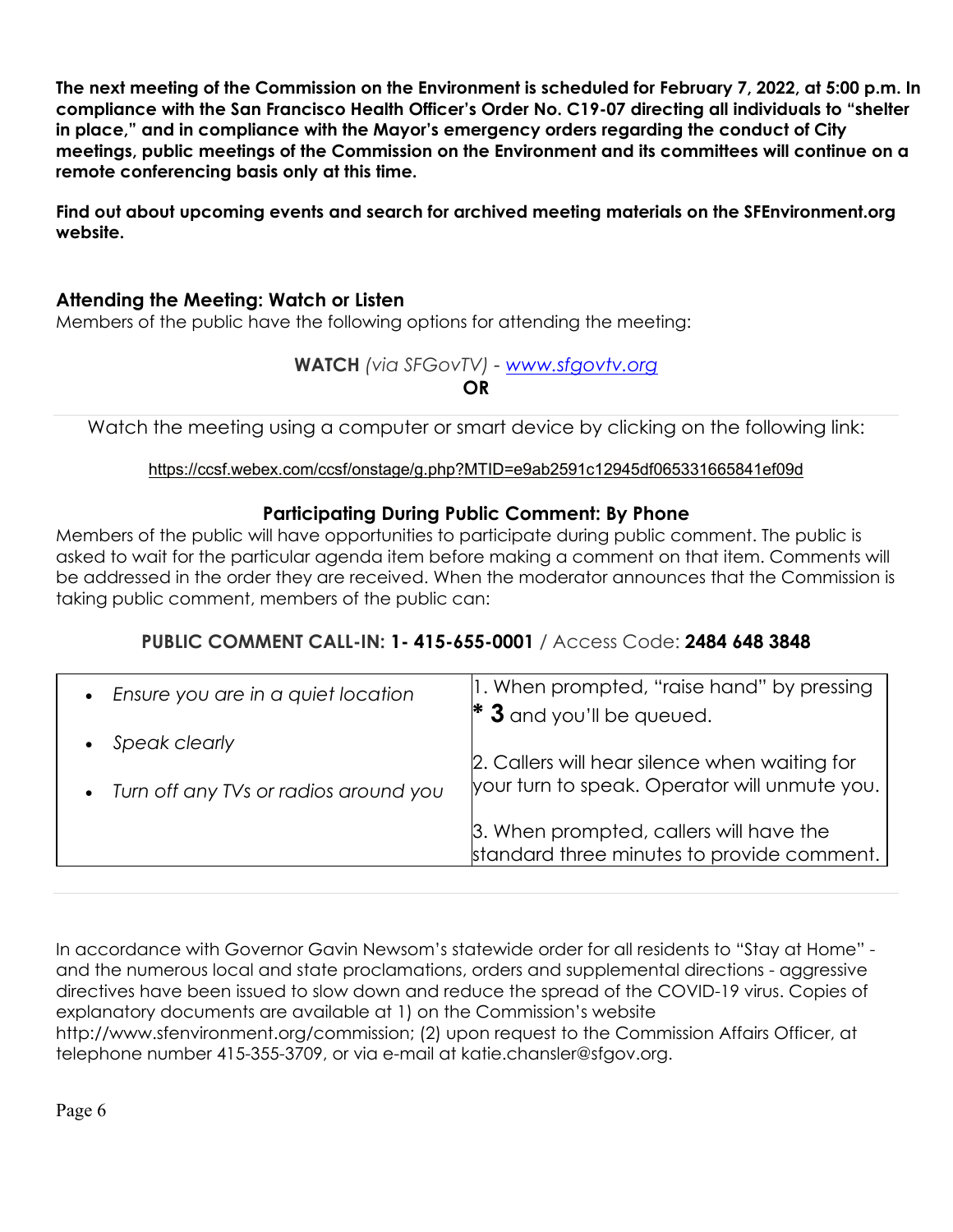## **Important Information**

The ringing of and use of cell phones, pagers and similar sound-producing electronic devices are prohibited at this meeting. Please be advised that the Chair may order the removal from the meeting room of any person(s) responsible for the ringing or use of a cell phone, pager, or other similar sound-producing electronic devices.

NOTE: Persons unable to attend the meeting may submit to the Committee, by the time the proceedings begin, written comments regarding the agenda items above. These comments will be made a part of the official public record and shall be brought to the attention of Committee Members. Any written comments should be sent to: Commission Affairs Manager, Department of the Environment, 1155 Market Street, 3rd Floor, San Francisco, CA 94103 by 5:00 p.m. on the day prior to the hearing. Comments that cannot be delivered to the Commission Affairs Officer by that time may be sent to Katie Chansler via e-mail katie.chansler@sfgov.org.

### **Public Comment**

At this time, members of the public may address the Committee on items of interest that are within the subject matter jurisdiction of the Committee but are not on today's agenda. Public comment will be taken following each agendized item. Each member of the public may address the Committee for up to three minutes, unless otherwise announced by the President. If it is demonstrated that the comments by the public will exceed 15 minutes, the President may continue Public Comment to another time during the meeting.

The Brown Act forbids the Committee from taking action or discussing any item or issue not appearing on the posted agenda. This rule applies to issues raised in public comment as well. In response to public comment, not on an agendized item, the Committee is limited to:

1. Briefly responding to statements made or questions posed by members of the public, or

2. Request staff to report back on a matter at a subsequent meeting, or

3. Directing staff to place the item or issue on a future agenda (Government Code Section 54954.2(a).)

## **Accessible Meeting Policy**

The Commission on the Environment meeting will be held virtually due to the public health emergency.

To obtain a disability-related accommodation, including auxiliary aids or services, or to obtain meeting materials in alternative format, please contact Katie Chansler at (415) 355-3709. Providing at least 72 hours' notice will help to ensure availability. Written reports or background materials for calendar items are available for public inspection and are available online at [https://sfenvironment.org/environment-commission.](https://sfenvironment.org/environment-commission) Public comment will be taken on each item before or during consideration of the item.

The following services are available on request 72 hours prior to the meeting; except for Monday meetings, for which the deadline shall be 4:00 p.m. of the last business day of the preceding week: For American sign language interpreters or the use of a reader during a meeting, a sound enhancement system, and/or alternative formats of the agenda and minutes, please contact Katie Chansler at (415) 355-3709 to make arrangements for the accommodation. Late requests will be honored, if possible.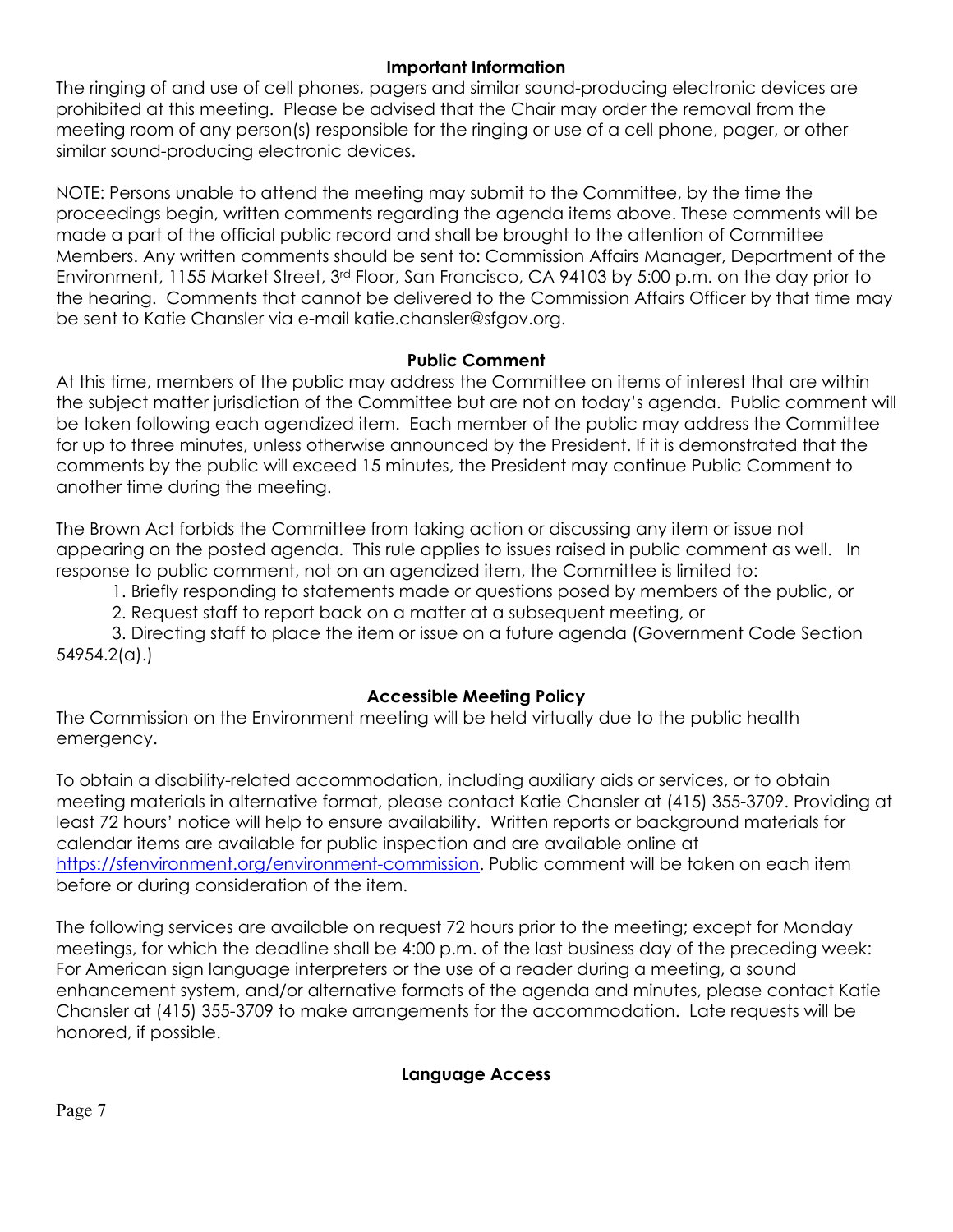Per the Language Access Ordinance (Chapter 91 of the San Francisco Administrative Code), Chinese, Spanish and or Filipino (Tagalog) interpreters will be available upon requests. Meeting Minutes may be translated, if requested, after they have been adopted by the Commission. Assistance in additional languages may be honored whenever possible. To request assistance with these services please contact the Commission Affairs Officer at 415-355-3709 or [katie.chansler@sfgov.org](mailto:katie.chansler@sfgov.org) at least 48 hours in advance of the hearing. Late requests will be honored if possible.

#### **語言服務**

根據語言服務條例(三藩市行政法典第91章),中文、西班牙語和/或菲律賓語 (泰加洛語)傳譯人員在收到要求 後將會提供傳譯服務。翻譯版本的會議記錄可在委員會通過後透過要求而提供。其他語言協助在可能的情況下也 將可提供。上述的要求,請於會議前最少48小時致電 415-355-3709或電郵至[katie.chansler@sfgov.org](mailto:katie.chansler@sfgov.org)向委員 會秘書提出。逾期提出的請求,若可能的話,亦會被考慮接納。

#### **Acceso A Idioma**

De acuerdo con la Ordenanza de Acceso a Idiomas "Language Access Ordinance" (Capítulo 91 del Código Administrativo de San Francisco "Chapter 91 of the San Francisco Administrative Code") intérpretes de chino, español y/o filipino (tagalo) estarán disponibles de ser requeridos. Las minutas podrán ser traducidas, de ser requeridas, luego de ser aprobadas por la Comisión. La asistencia en idiomas adicionales se tomará en cuenta siempre que sea posible. Para solicitar asistencia con estos servicios favor comunicarse con el Secretario de la Comisión al 415-355-3709, o [katie.chansler@sfgov.org](mailto:katie.chansler@sfgov.org) por lo menos 48 horas antes de la reunión. Las solicitudes tardías serán

consideradas de ser posible.

#### **Access Sa Wika**

Ayon sa Language Access Ordinance (Chapter 91 ng San Francisco Administrative Code), maaaring mag-request ng mga tagapagsalin sa wikang Tsino, Espanyol, at/o Filipino (Tagalog). Kapag hiniling, ang mga kaganapan ng miting ay maaring isalin sa ibang wika matapos ito ay aprobahan ng komisyon. Maari din magkaroon ng tulong sa ibang wika. Sa mga ganitong uri ng kahilingan, mangyaring tumawag sa Clerk ng Commission sa 415-355-3709, o [katie.chansler@sfgov.org](mailto:katie.chansler@sfgov.org) sa hindi bababa sa 48 oras bago mag miting. Kung maari, ang mga late na hiling ay posibleng pagbibigyan.

### **Know your Rights under the Sunshine Ordinance (Chapter 67 of the San Francisco Administrative Code)**

Government's duty is to serve the public, reaching its decisions in full view of the public. Commissions, boards, councils, and other agencies of the City and County exist to conduct the people's business. This ordinance assures that deliberations are conducted before the people and that City operations are open to the people's review. For more information on your rights under the Sunshine Ordinance or to report a violation of the ordinance, contact the Sunshine Ordinance Task Force, City Hall, Room 244, One Dr. Carlton B. Goodlett Place, San Francisco, CA 94102-4683 at Phone No.: (415) 554-7724; Fax No.: (415) 554-5163; E-mail: sotf@sfgov.org. Copies of the Sunshine Ordinance can be obtained from the Clerk of the Sunshine Task Force, the San Francisco Public Library and on the City's website at www.sfgov.org.

#### **Lobbyist Registration and Reporting Requirements**

Individuals and entities that influence or attempt to influence local legislative or administrative action may be required by the San Francisco Lobbyist Ordinance [SF Campaign & Governmental Conduct